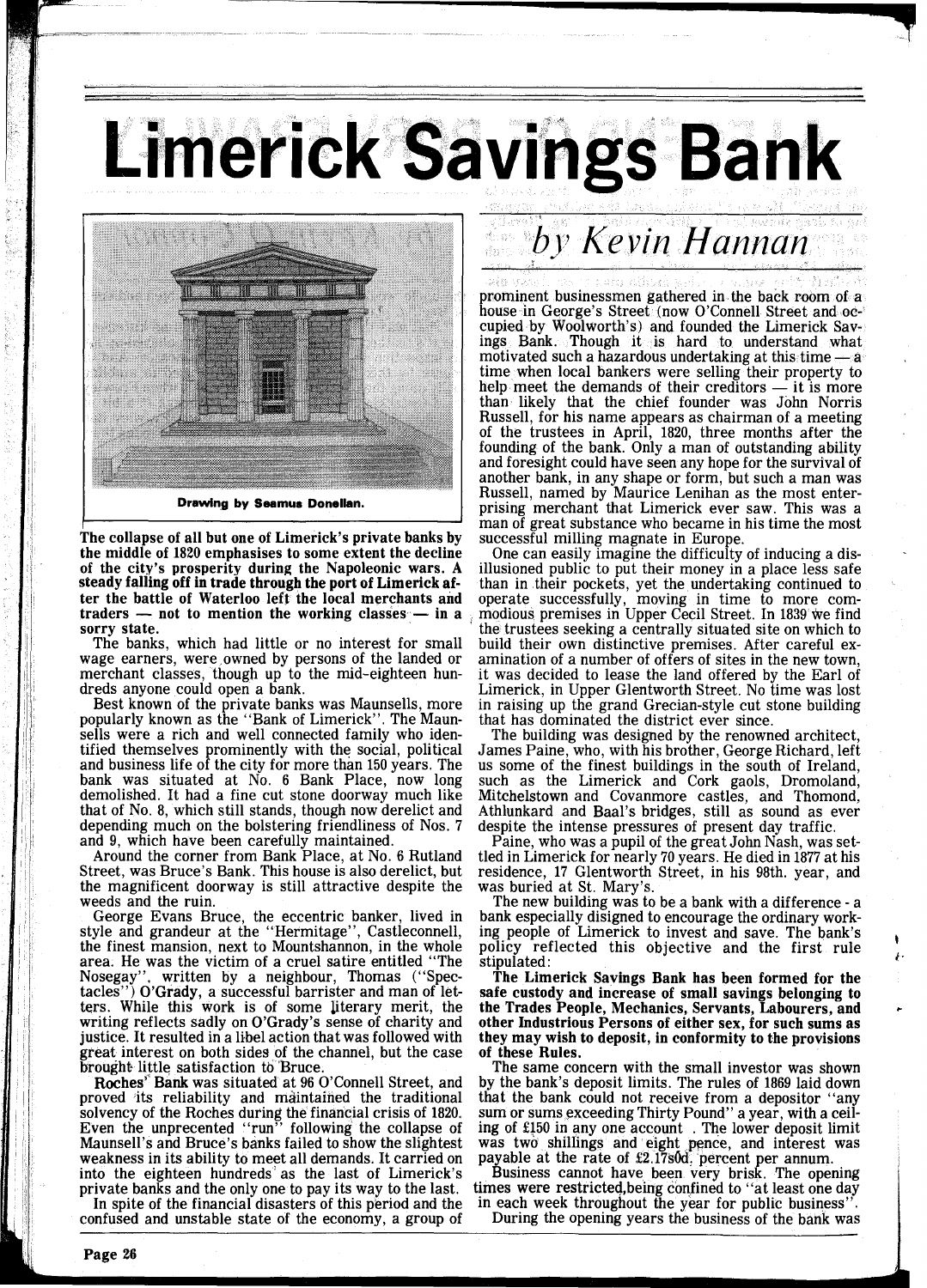operated on a voluntary basis, the trustees taking it in their turn at management and the supervision of the few clerks, who hardly needed a second look at the architectural lines of the building to remind them of far off Sparta.

In 1848 they were forced to accept a 10% reduction in their meagre salaries to counteract a drastic falling off in deposits. At this time, too, the bank made a saving of £9 a year by discontinuing the luncheons for the clerks.

A further saving was made in 1866, when the caretaker, Michael Hewson, was''directed to attend to the winding<br>of the office clocks for the future, and to discontinue employing Mr. Blundell for that purpose". Mr. Blundell's fee for his twelve months of clock winding was  $15/$ .

a ŷ.  $t^{\frac{1}{2}}$ ıt â  $\mathbf{o}$  $\ddot{\text{e}}$  $\mathbf{s}$ g<br>e  $\frac{y}{f}$ S  $\ddot{\phantom{a}}$  $\overline{\mathbf{a}}$  $\mathbf t$ 

> e  $\mathfrak{I}$  $\mathbf{1}$  $\mathbf{C}$

These stringent economies, and possibly hundreds of others which were not recorded, suggest serious difficulties in the running of the bank during the eighteen hundreds. The bank's assets stood at £17,000 in 1823.

Many of the leading men in the mercantile life of the city featured in the bank's list of trustees and directors. Such names as Maunsell, McKern, Unthank, Bennis, Boyd, Corbett, Fitt, Ledger, Mullock, Murray, Seymour, are prominent throughout the nineteenth century. Two mayors, Ambrose Hall and Peter Tait, were also closely connected with the bank.

It is probable that the directors made personal contribu-<br>tions to maintain the solvency of the undertaking during tions to maintain the solvency of the undertaking during times of serious pressure. Many of **them,** such as John Norris Russell, Sir Peter Tait. Lieut. Col. Maunsell, Thomas Cleeve and E.G. Fitt, contributed widely to charity and must surely have extended their bounty towards the institution of which they were trustees.<br>The finances continued to further improve towards

the end of the century and in 1904 circumstances had changed so much for the better that a book-keeper was appointed at a salary of 550 a year.

For more than 150 years the business of the bank was affected, now and then, by wars, famine and emigration. Among its clients during the last century were Young Irelanders, Fenians, Parnellites and Healvites. It con-

tinued to serve the citizens all through the Land War, the First World War, the "Black and Tan" War, the Civil War, the "Economic War" of the thirties and the Second World War, right down to the present day.

Savings banks were almost wiped during the Famine period. Banks at Killarney and Tralee and other towns were in serious difficulties. These uncertain circumstances had the effect of shaking the confidence of depositors in the Limerick bank. It weathered the storm, however, though deposits dropped from £146,000 in 1846 to £84,000 in 1848. Despite the rigours of the "emigration" years", when business in the bank was almost brought to a standstill, there was no break in the continuity of its services.

Alas! the greatest threat to the historic old pile came in 1946, a time of hope and peace, when nations were busy rebuilding their devastated cities after the havoc of the recent war. Having escaped the horrors ourselves we had nothing much to rebuild, so by way of novelty and variety it was proposed to demolish the Limerick Savings Bank!

The building was purchased at that time by Irish Estates Limited, a Dublin-based building company now remembered for the fine housing development at Lanahrone, The company proposed to take down the bank and raise up an ugly concrete office block in its place. Except for the protests of a number of civilised citizens, there was no public outcry against the ill-conceived proposal. The following protest from Emile Bennis, a member of that most respected Quaker family of local historians, appeared in the Limerick Leader at the time: -

It comes as a great shock to me to learn that one of the city's few beautiful buildings, that used as the Savings Bank, is to be pulled down to be used as builders' material, and a block of offices and flats to be erected on its site.

True, **a** few hundred pounds may be required to repair it, but the cost of demolishing it would be far greater.

But the tragedy is that Limerick is to have one of her few beautiful buildings wantonly destroyed. Such vandalism makes the escapades of irresponsible youths seem



The bank pictured in the early years of this century.